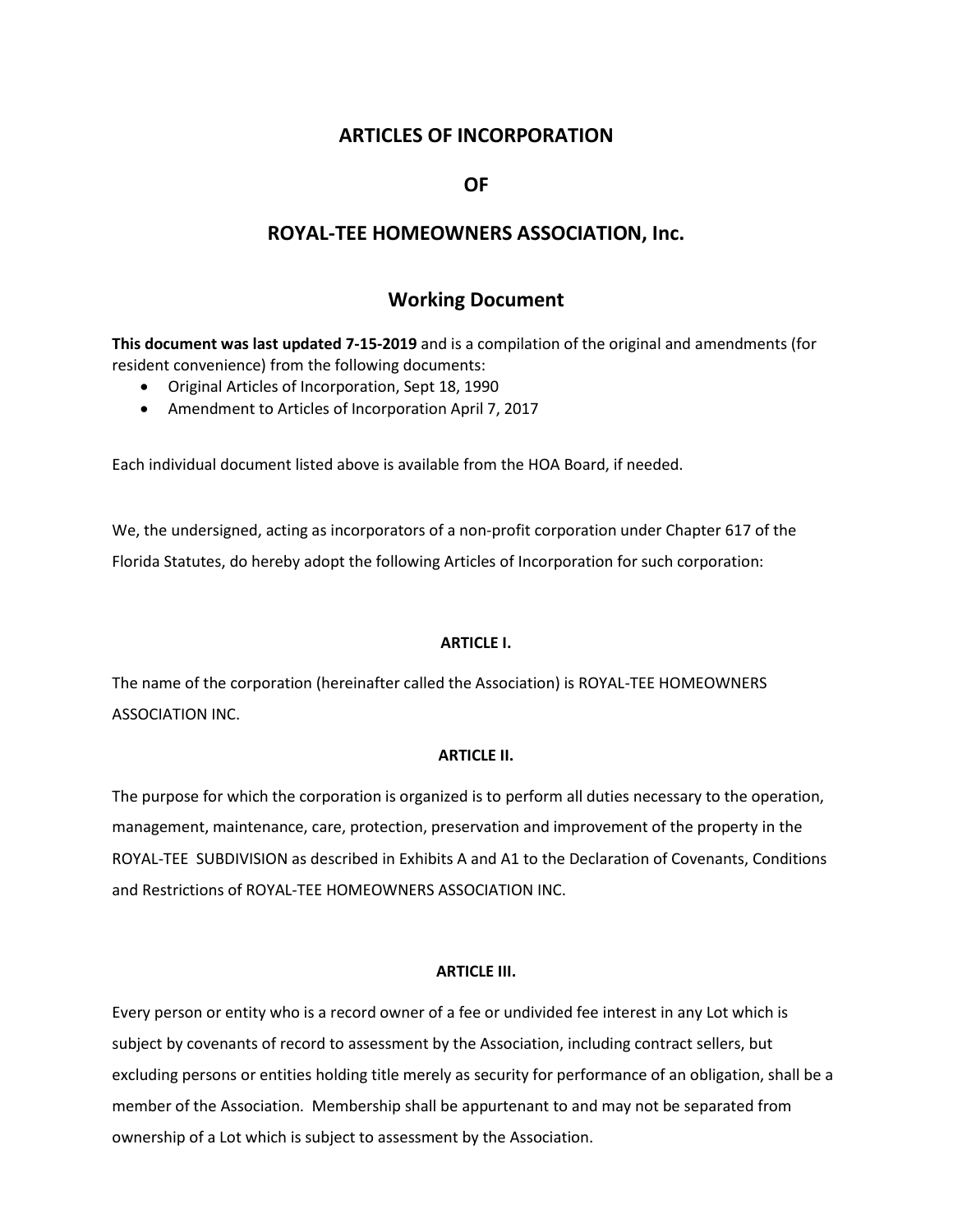### **ARTICLE IV.**

The period of duration of the Association shall be perpetual.

## **ARTICLE V.**

The name and mailing address of each *(original)* subscriber is:

| Name             | Address               |
|------------------|-----------------------|
| RON KAPELA       | 3434 Cleveland Avenue |
|                  | Fort Myers, FL 33901  |
|                  |                       |
| DEAN BALLANTINE  | 3434 Cleveland Avenue |
|                  | Fort Myers, FL 33901  |
|                  |                       |
| STEPHEN J. SLOAN | 3434 Cleveland Avenue |
|                  | Fort Myers, FL 33901  |

# **ARTICLE VI.**

The affairs of the Association shall be managed by a Board of Directors, a President and Vice President, who shall at all times be members of the Board of Directors, and a Secretary and Treasurer. Such officers shall be elected at the first meeting of the Board of Directors following each annual meeting of the members.

The Names of the *(original)* officers who are to serve until the first election are:

**Name Office** RON KAPELA President DEAN BALLANTINE Vice President STEPHEN J. SLOAN Secretary/Treasurer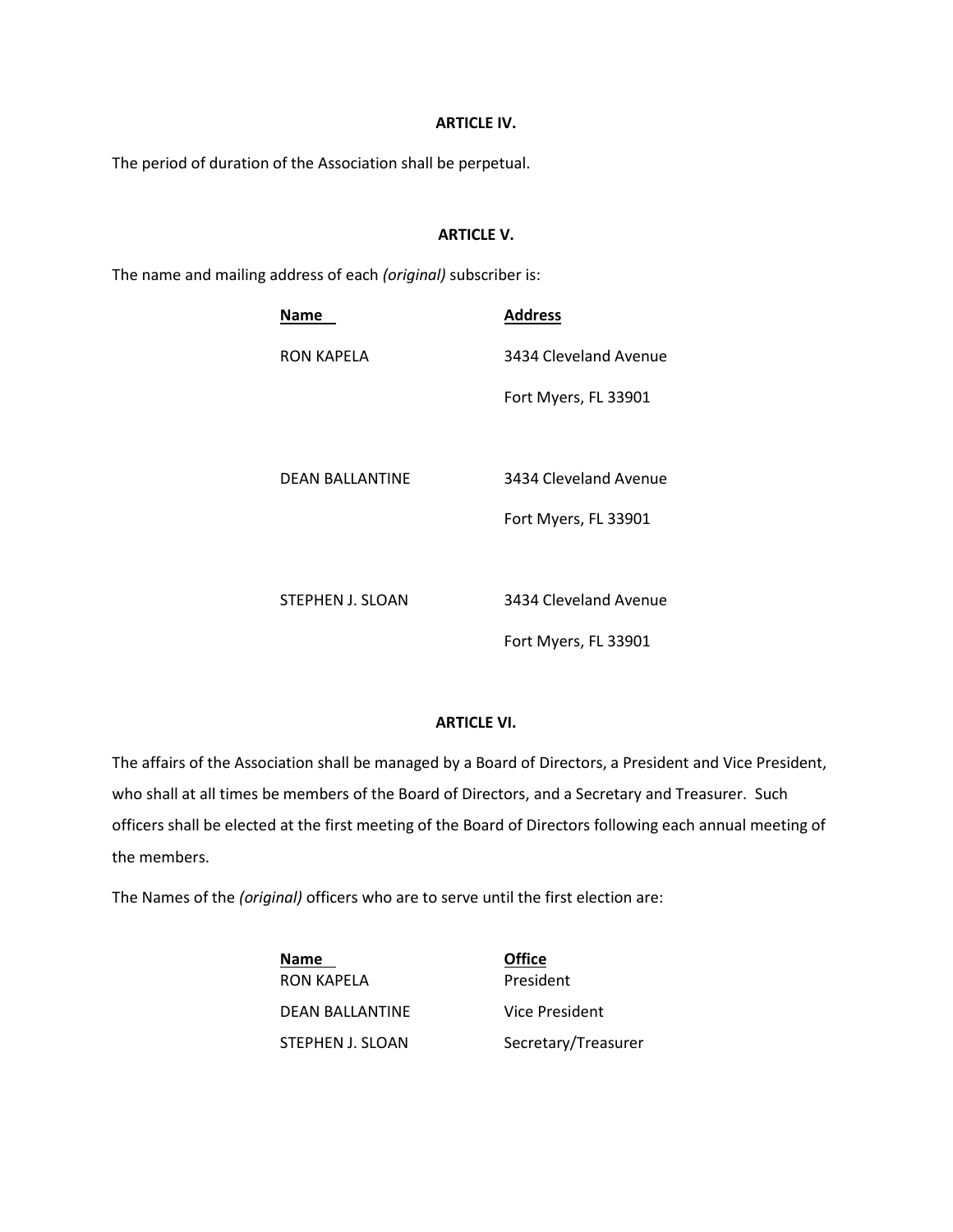### **ARTICLE VII.**

The number of persons constituting the first Board of Directors of the Association shall be three (3), and thereafter the membership shall consist of not more than nine (9), and the name and addresses of the persons who shall serve as Directors until the first election are:

| Name             | <b>Address</b>                                |
|------------------|-----------------------------------------------|
| RON KAPELA       | 3434 Cleveland Avenue<br>Fort Myers, FL 33901 |
| DEAN BALLANTINE  | 3434 Cleveland Avenue<br>Fort Myers, FL 33901 |
| STEPHEN J. SLOAN | 3434 Cleveland Avenue<br>Fort Myers, FL 33901 |

### **ARTICLE VIII.**

The By-Laws of the Association may be made, altered, or rescinded at any annual meeting of the Association, or at any special meeting duly called for such purpose, on the affirmation vote of two-thirds (2/3) of each class of members existing at the time of and present in person or by proxy at such meeting, except that the initial By-Laws of the Association shall be made and adopted by the Board of Directors.

### **ARTICLE IX.**

Amendments to these Articles of Incorporation may be proposed by any member of the Association. These Articles may be amended at any annual meeting of the Association, or at any special meeting duly called and held for such purpose, on the affirmative vote of two-thirds (2/3) of each class of voting members existing at the time of such meeting. No amendment shall be made to the Articles of Incorporation of the Association without the approval of the Developer, its successors or assigns, prior to the relinquishment of control of the Association by the Developer, its successors, nominees and assigns.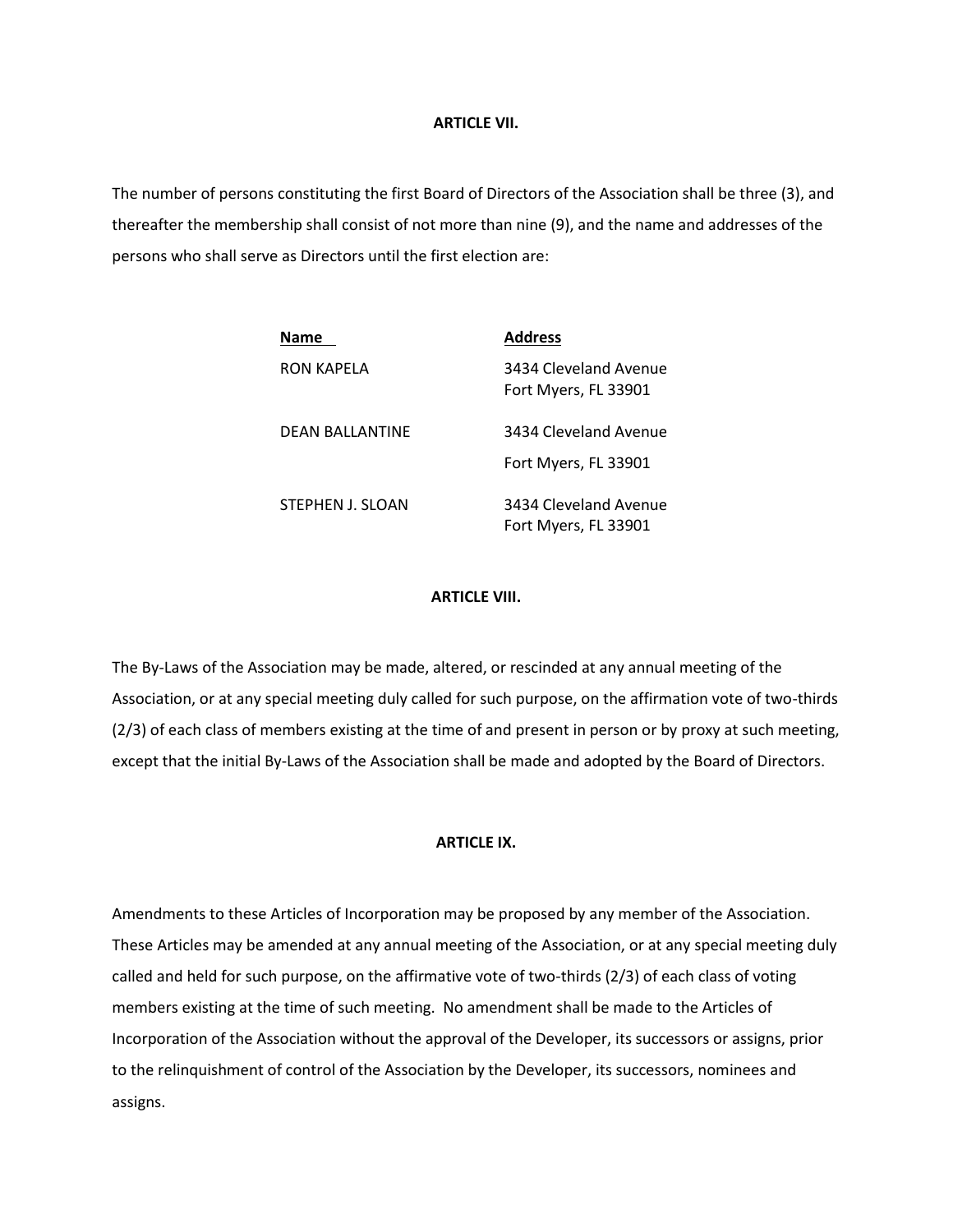#### **ARTICLE X.**

The Association shall have two classes of voting members as follows:

Class A: Class A members shall be members, as such term is defined in the Declaration and shall be entitled to one vote of each Lot owned. When more than one person holds an interest in any Lot, all such persons shall be members. The vote of such Lot shall be exercised as such members may determine among themselves, but in no event shall more than one vote be cast with respect to any Lot.

Class B: the Class B member shall be defined in the Declaration.

#### **ARTICLE XI.**

On dissolution, the assets of the Association shall be distributed to the appropriate public agency to be used for purposes similar to those for which the Association was created. In the event such distribution is refused acceptance, such assets shall be granted, conveyed, and assigned to any non-profit corporation, association, trust, or other organization organized and operated for such similar purposes.

### **ARTICLE XII.**

REGISTERED AGENT AND REGISTERED ADDRESS: The initial registered agent of the corporation shall be RON KAPELA, and the initial registered address of the corporation shall be 3434 Cleveland Avenue, Fort Myers, Florida 33901.

Having been named to accept service of process for the above-stated corporation at place designated in this certificate I hereby accept to act in this capacity and agree to comply with the provision of said Act relative to keeping open said office. Accepted: Ron Kapela, Registered Agent.